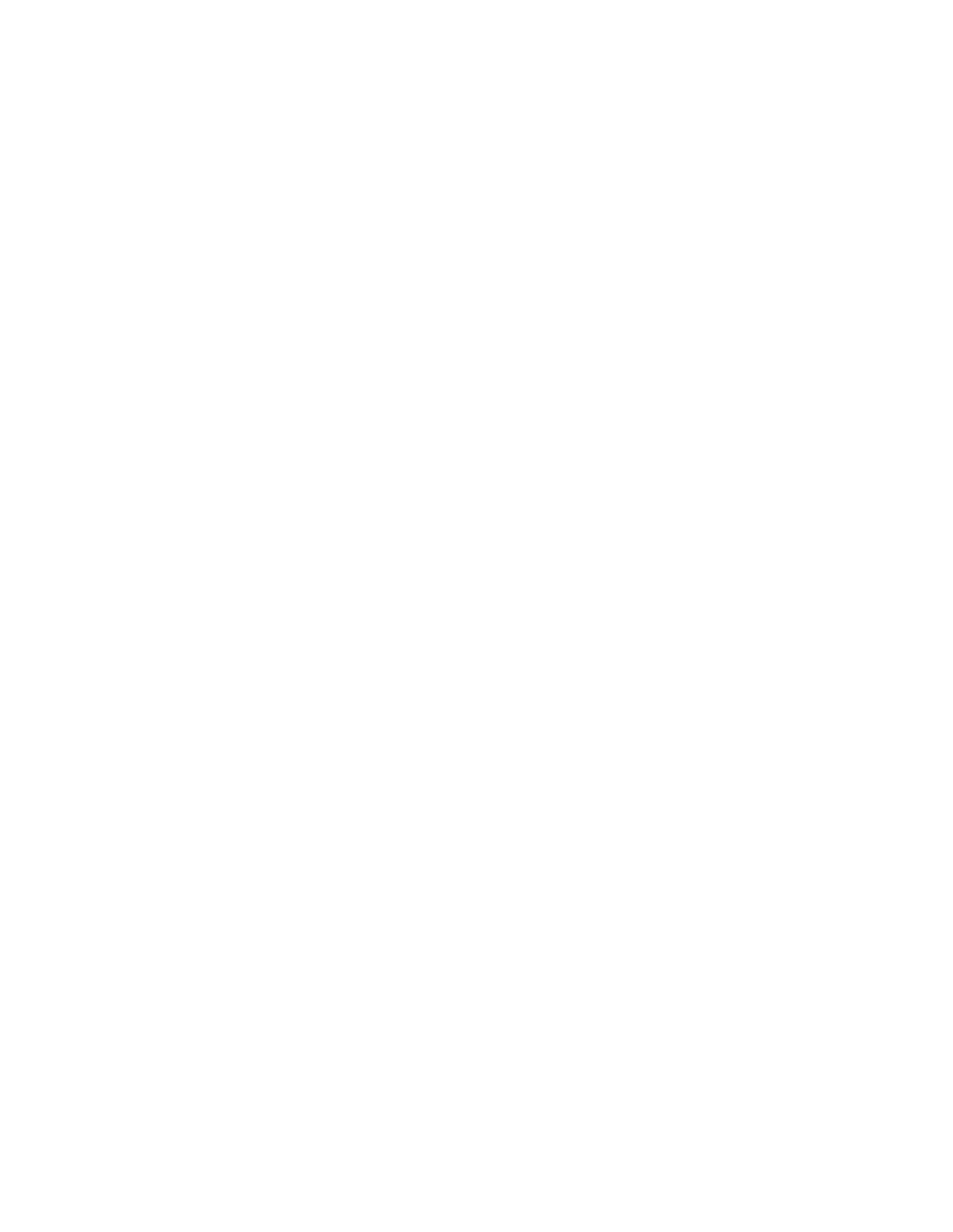### **In the case of Pendić v. Serbia,**

The European Court of Human Rights (Second Section), sitting as a Committee composed of:

 Jovan Ilievski, *President,*  Gilberto Felici,

Diana Sârcu, *judges,*

and Viktoriya Maradudina, *Acting Deputy Section Registrar,*

Having deliberated in private on 24 March 2022,

Delivers the following judgment, which was adopted on that date:

## **PROCEDURE**

1. The case originated in an application against Serbia lodged with the Court under Article 34 of the Convention for the Protection of Human Rights and Fundamental Freedoms ("the Convention") on 28 June 2019.

2. The applicant was represented by Ms R. Garibović, a lawyer practising in Novi Pazar.

3. The Serbian Government ("the Government") were given notice of the application on 25 March 2021.

## THE FACTS

4. The applicant's details and information relevant to the application are set out in the appended table.

5. The applicant complained of the delayed enforcement of a domestic decision given against a socially/State-owned company.

### THE LAW

## I. ALLEGED VIOLATION OF ARTICLE 6 § 1 OF THE CONVENTION AND OF ARTICLE 1 OF PROTOCOL NO. 1

6. The applicant complained of the delayed enforcement of a domestic decision given in his favour. He relied, expressly or in substance, on Article 6 § 1 of the Convention and on Article 1 of Protocol No. 1, which read as follows:

#### **Article 6 § 1**

"In the determination of his civil rights and obligations ... everyone is entitled to a fair ... hearing ... by [a] ... tribunal ..."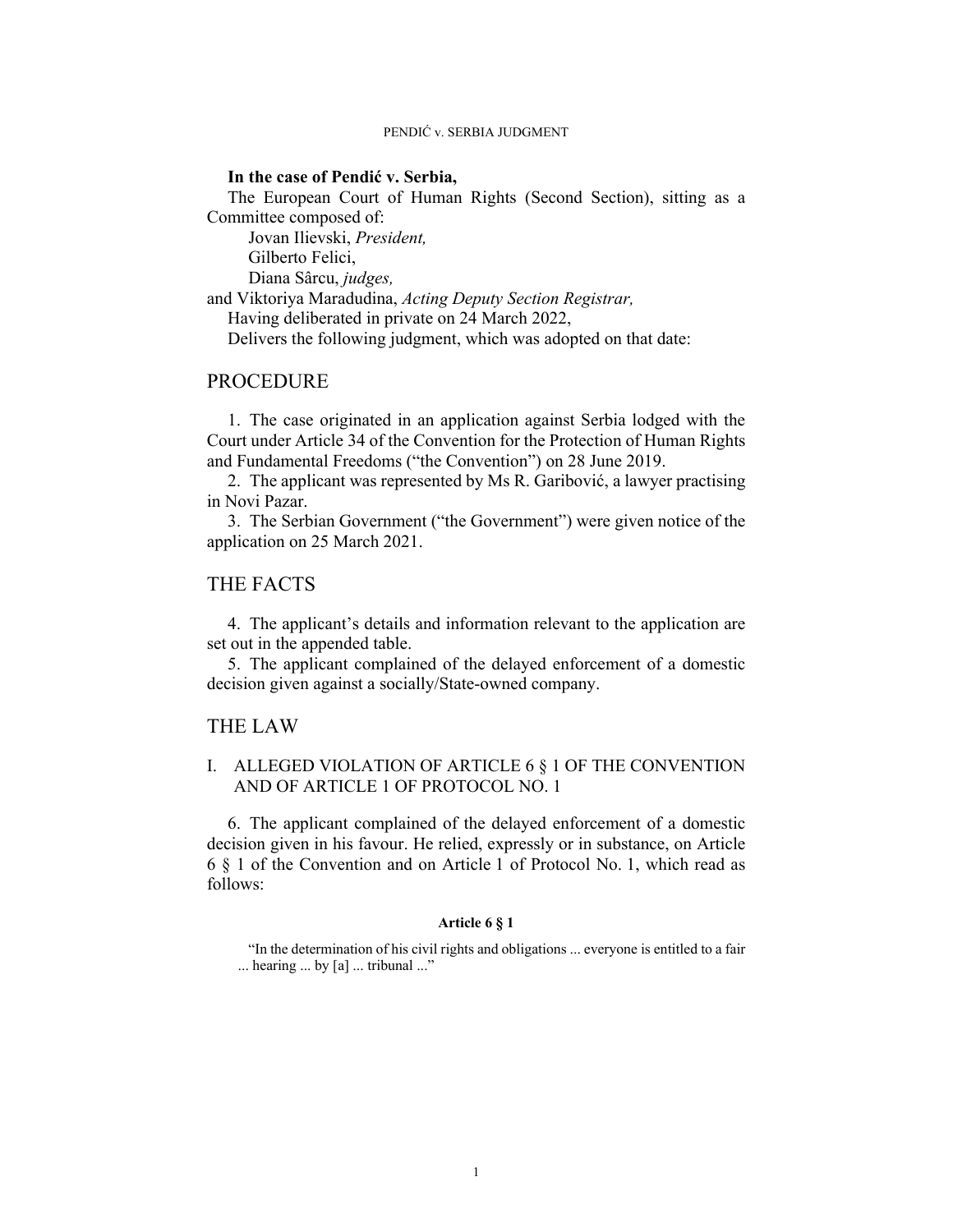#### **Article 1 of Protocol No. 1**

"Every natural or legal person is entitled to the peaceful enjoyment of his possessions. No one shall be deprived of his possessions except in the public interest and subject to the conditions provided for by law and by the general principles of international law.

The preceding provisions shall not, however, in any way impair the right of a State to enforce such laws as it deems necessary to control the use of property in accordance with the general interest or to secure the payment of taxes or other contributions or penalties."

7. The Court reiterates that the execution of a judgment given by any court must be regarded as an integral part of a "hearing" for the purposes of Article 6. It also refers to its case-law concerning the non-enforcement or delayed enforcement of final domestic judgments (see *Hornsby v. Greece*, no. 18357/91, § 40, *Reports of Judgments and Decisions* 1997-II).

8. In the leading case of *R. Kačapor and Others v. Serbia,* nos. 2269/06 and 5 others, 15 January 2008, the Court already found a violation in respect of issues similar to those in the present case.

9. The Court further notes that the decision in the present application ordered specific action to be taken. The Court therefore considers that the decision in question constitutes "possessions" within the meaning of Article 1 of Protocol No. 1.

10. Having examined all the material submitted to it, the Court has not found any fact or argument capable of persuading it to reach a different conclusion on the admissibility and merits of these complaints. Having regard to its case-law on the subject, the Court considers that in the instant case the authorities did not deploy all necessary efforts to enforce in due time the decision in the applicant's favour.

11. These complaints are therefore admissible and disclose a breach of Article 6 § 1 of the Convention and Article 1 of Protocol No. 1.

### II. APPLICATION OF ARTICLE 41 OF THE CONVENTION

#### 12. Article 41 of the Convention provides:

"If the Court finds that there has been a violation of the Convention or the Protocols thereto, and if the internal law of the High Contracting Party concerned allows only partial reparation to be made, the Court shall, if necessary, afford just satisfaction to the injured party."

13. Regard being had to the documents in its possession and to its case-law (see, in particular, *R. Kačapor and Others v. Serbia,* nos. 2269/06 and 5 others, 15 January 2008 and *Stanković v. Serbia* (dec.), 41285/19, 19 December 2019), the Court considers it reasonable to award the sums indicated in the appended table.

14. The Court further considers it appropriate that the default interest rate should be based on the marginal lending rate of the European Central Bank, to which should be added three percentage points.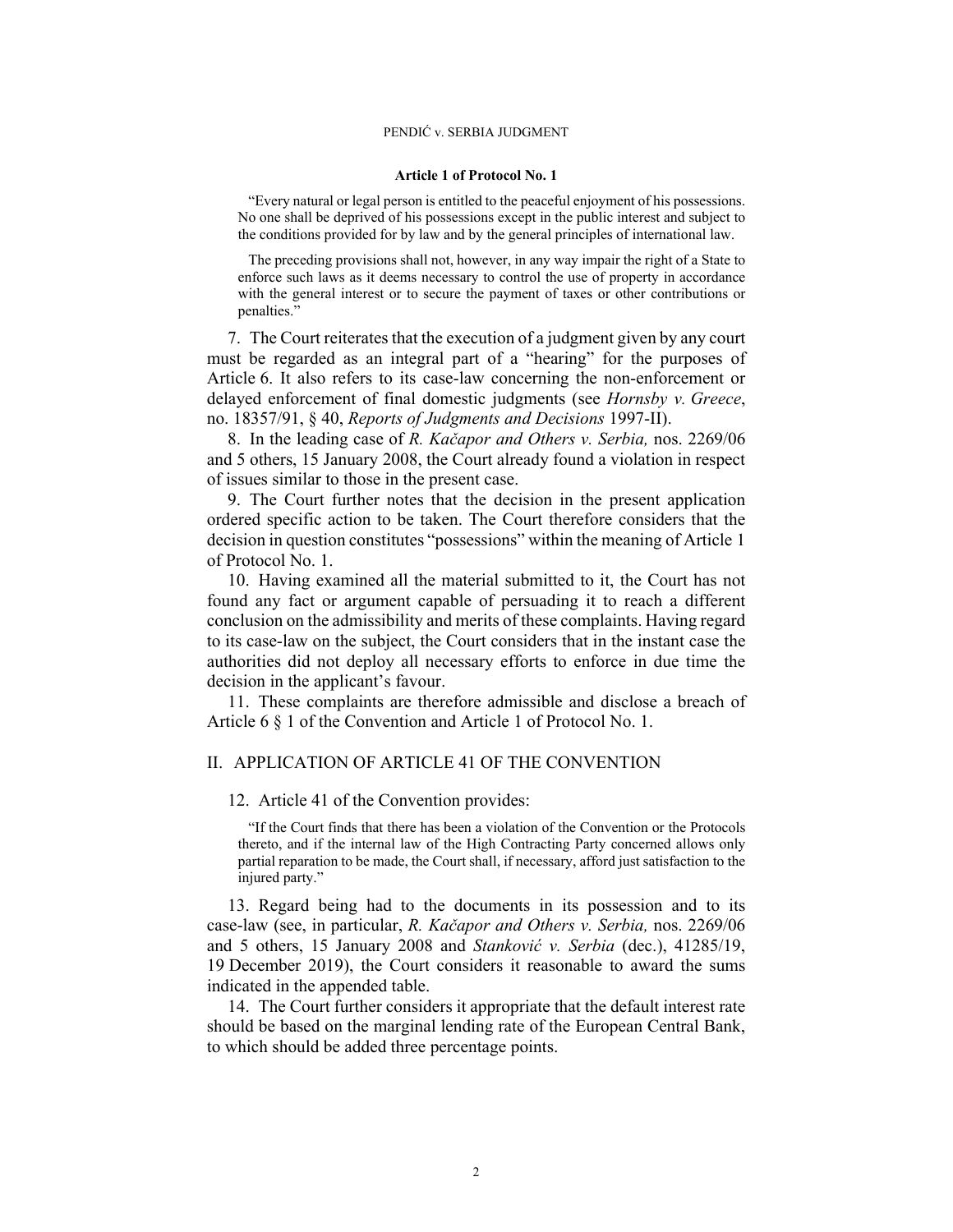## FOR THESE REASONS, THE COURT, UNANIMOUSLY,

- 1. *Declares* the application admissible;
- 2. *Holds* that this application discloses a breach of Article 6 § 1 of the Convention and Article 1 of Protocol No. 1 concerning the delayed enforcement of a domestic decision given against a socially/State-owned company;
- 3. *Holds*
	- (a) that the respondent State is to pay the applicant, within three months, the amounts indicated in the appended table, to be converted into the currency of the respondent State at the rate applicable at the date of settlement;
	- (b) that from the expiry of the above-mentioned three months until settlement simple interest shall be payable on the above amounts at a rate equal to the marginal lending rate of the European Central Bank during the default period plus three percentage points.

Done in English, and notified in writing on 14 April 2022, pursuant to Rule 77 §§ 2 and 3 of the Rules of Court.

 Viktoriya Maradudina Jovan Ilievski Acting Deputy Registrar President